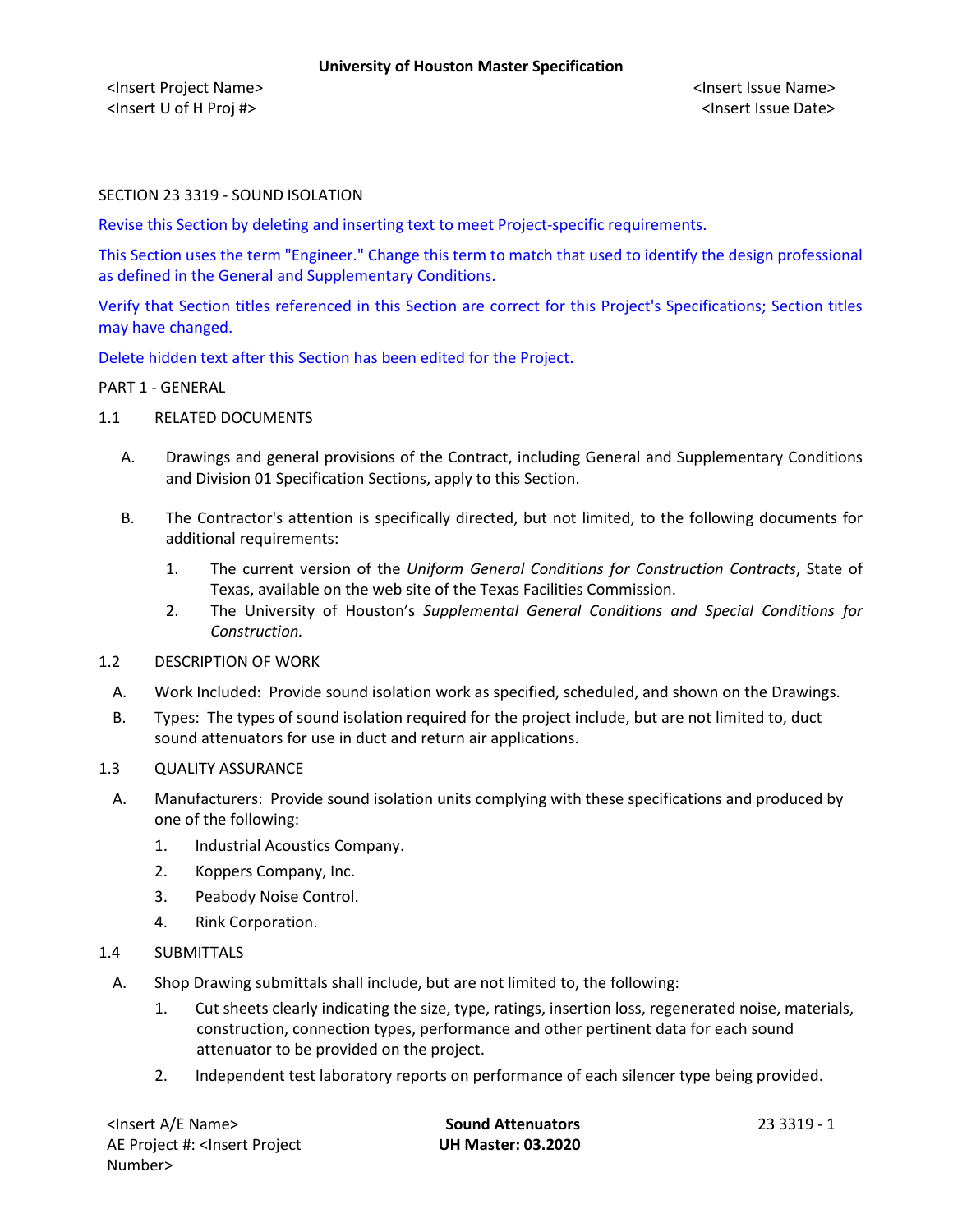#### **University of Houston Master Specification**

<Insert Project Name> <Insert Issue Name> <Insert U of H Proj #> <Insert Issue Date>

- 3. Additional information as required in Section 23 0100 "Mechanical General Provisions."
- 1.5 PRODUCT, DELIVERY, STORAGE AND HANDLING
	- A. Deliver sound attenuators in factory-fabricated water-resistant wrapping.
	- B. Handle sound attenuators carefully to avoid damage to material components, enclosure and finish.
	- C. Store sound attenuators in a clean, dry space and protect from the weather.

### PART 2 - PRODUCTS

- 2.1 DUCT SOUND ATTENUATORS
	- A. General: Provide duct sound attenuators of the size and capacity scheduled or shown on the Drawings and having dynamic insertion losses and static pressure losses equivalent to those scheduled.
	- B. Construction: Sound attenuators shall have outer casings constructed of not less than 22 gauge galvanized steel in accordance with SMACNA and ASHRAE recommended construction for high pressure ductwork. All seams shall be lock-formed and sealed airtight. Internal panels shall be of not less than 26 gauge galvanized perforated steel corrugated in direction of airflow. Internal passages shall be essentially straight through with consistently exact dimensions to ensure uniform performance. All internal parts shall be fastened by spot-welding on not more than 3" centers. Sheet metal screws, bolts, or other mechanical fasteners will not be allowed. Fill lock-formed seams with mastic. Units shall be airtight at a differential air pressure of 8" water gauge.
	- C. Filler: Acoustical filler material shall be in organic mineral or glass fiber of a density sufficient to obtain the scheduled acoustical performance and shall be packaged under a minimum 5% compression to eliminate voids. Filter shall be inert and vermin and moisture proof.
	- D. Combustion Rating: Maximum combustion ratings shall be flame spread, classification of 20, smoke developed rating of 20 and a fuel contribution of 20 when tested in accordance with ASTM E84, NFPA 255, and UL 723.
	- E. Acoustic Performance: Silencer ratings shall be determined in a duct-to-reverberant room test facility which provided for airflow in both directions through the test silencer in accordance with ASTM E477. The test set-up and procedure shall be such that all effects due to end reflection, directivity, flanking transmission, standing waves, and test chamber sound absorption are eliminated. Acoustic ratings shall include Dynamic Insertion Loss (DIL) and Self-Noise (SN) Power Levels both for forward flow (air and noise in same direction) and reverse flow (air and noise in opposite directions) with airflow of at least 2000 fpm entering face velocity. Data for rectangular and tubular type silencers shall be presented for tests conducted using silencers no smaller than 24" x 24", 24" x 30", or 24" x 36" cross sections.
		- 1. The manufacturer shall submit certified test data on dynamic insertion loss, self-noise power levels, and aerodynamic performance for reverse and forward flow test conditions. Test data shall be for a standard product. All rating tests shall be conducted in a single independent facility and shall utilize the same silencer.

**UH Master: 03.2020**